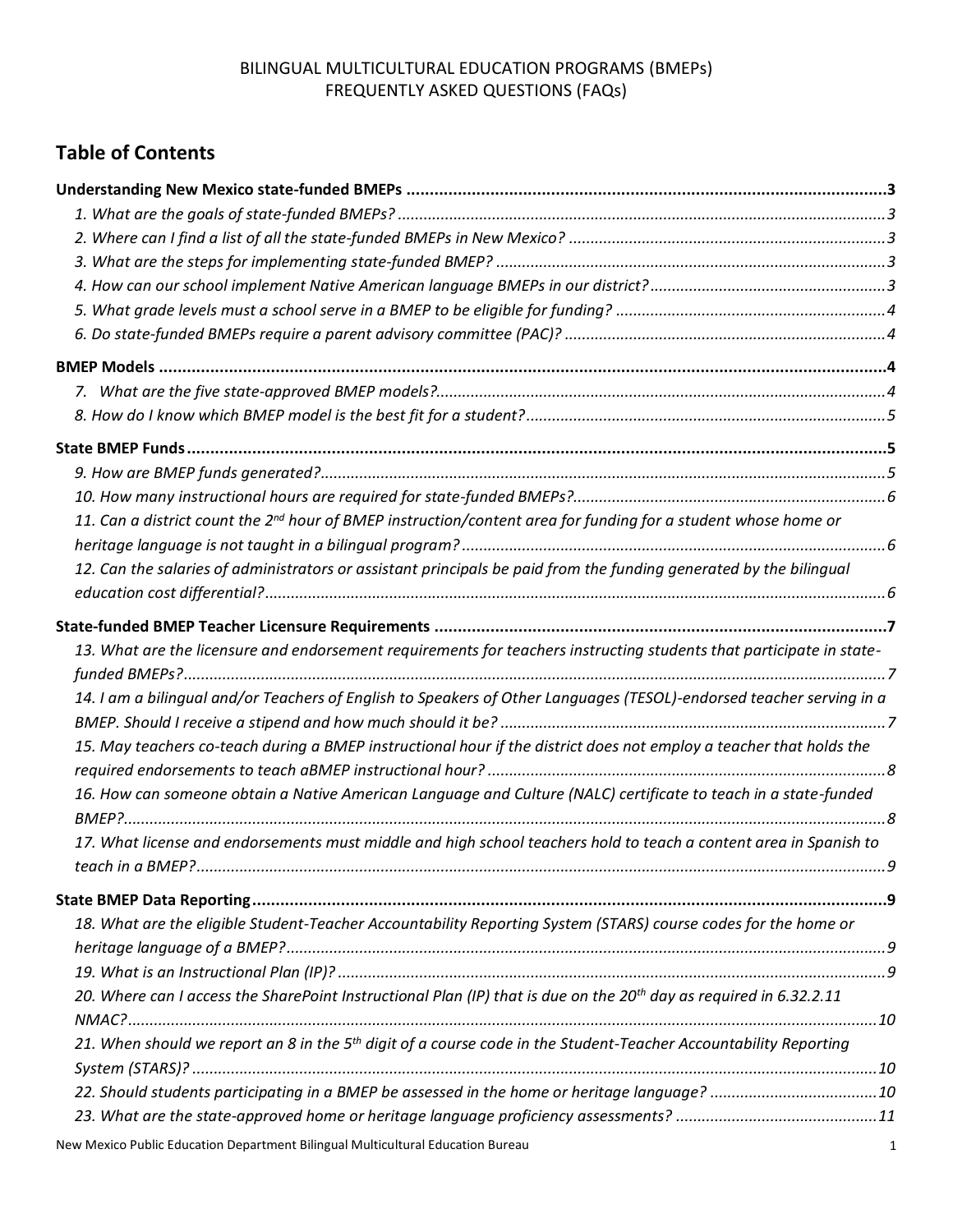| 24. Why does the Bilingual Multicultural Education Bureau (BMEB) conduct on-site focused-monitoring and technical-         |  |
|----------------------------------------------------------------------------------------------------------------------------|--|
|                                                                                                                            |  |
|                                                                                                                            |  |
|                                                                                                                            |  |
| 26. What is the difference between fluent English proficient (IFEP) and a reclassified fluent English proficient (RFEP)?12 |  |
| 27. What are the eligible course codes for the required English as a second language (ESL) and English language            |  |
|                                                                                                                            |  |
|                                                                                                                            |  |



To return to the table of contents, click in the upper right-hand corner of any page.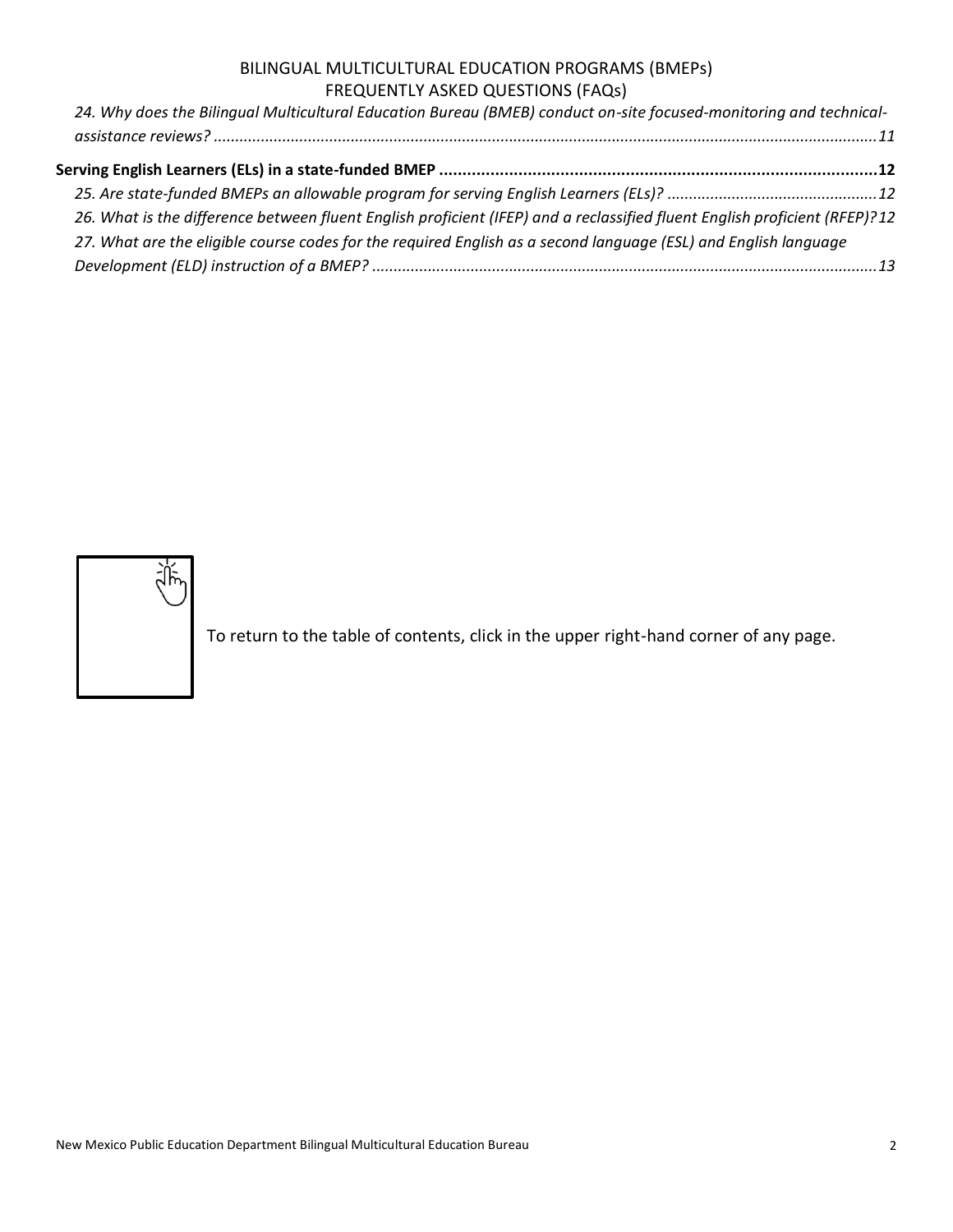# <span id="page-2-0"></span>Understanding New Mexico state-funded BMEPs

### <span id="page-2-1"></span>**1. What are the goals of state-funded BMEPs?**

State-funded BMEPs goals are for all students, including English Learners (ELs), to:

- become bilingual and biliterate in English and a second language, including Spanish, a Native American language, where a written form exists and there is tribal approval, or another language; and
- meet state academic content standards and benchmarks in all subject areas.

[Bilingual Multicultural Education Act, Chapter 22, Article 23 NMSA 1978]

### <span id="page-2-2"></span>**2. Where can I find a list of all the state-funded BMEPs in New Mexico?**

A list of BMEPs in New Mexico and other specific information about BMEPs is available in the Bilingual Multicultural Education Annual Reports: [http://ped.state.nm.us/ped/Bilingual\\_Reports.html](http://ped.state.nm.us/ped/Bilingual_Reports.html)

#### <span id="page-2-3"></span>**3. What are the steps for implementing state-funded BMEP?**

To be eligible for state funding for your school's proposed BMEP, districts and charter schools must:

- Apply in the spring of the prior school year;
- Have an *approved* State BMEP Funding Application on file with the Bilingual Multicultural Education Bureau (BMEB) before the upcoming school year;
- Complete SharePoint Instructional Plans at every reporting period for data validation by BMEB beginning with the  $20<sup>th</sup>$  day of the school year; and
- Comply with Bilingual Multicultural Education Act, Chapter 22, Article 23 NMSA 1978 and 6.32.2 NMAC.

Funding is based on the number of participating students for one school year. Specifically, the average of a school's 80<sup>th</sup> and 120<sup>th</sup> day student membership reported in the Student Teacher Accountability Reporting System (STARS) and aligned to the SharePoint Instructional Plan. The funding generated by the bilingual cost differential is included in the State Equalization Guarantee Distribution (SEG) of the next school year.

### <span id="page-2-4"></span>**4. How can our school implement Native American language BMEPs in our district?**

An English and Native American language BMEP may be provided with approval from a nation, tribe or pueblo. Evidence of tribal consultation must be provided pursuant to Subsection C of Section 11-18-1 NMSA 2009, 22- 23-1 NMSA 1978 and 6.32.2 NMAC. Public schools providing a Native American language program must obtain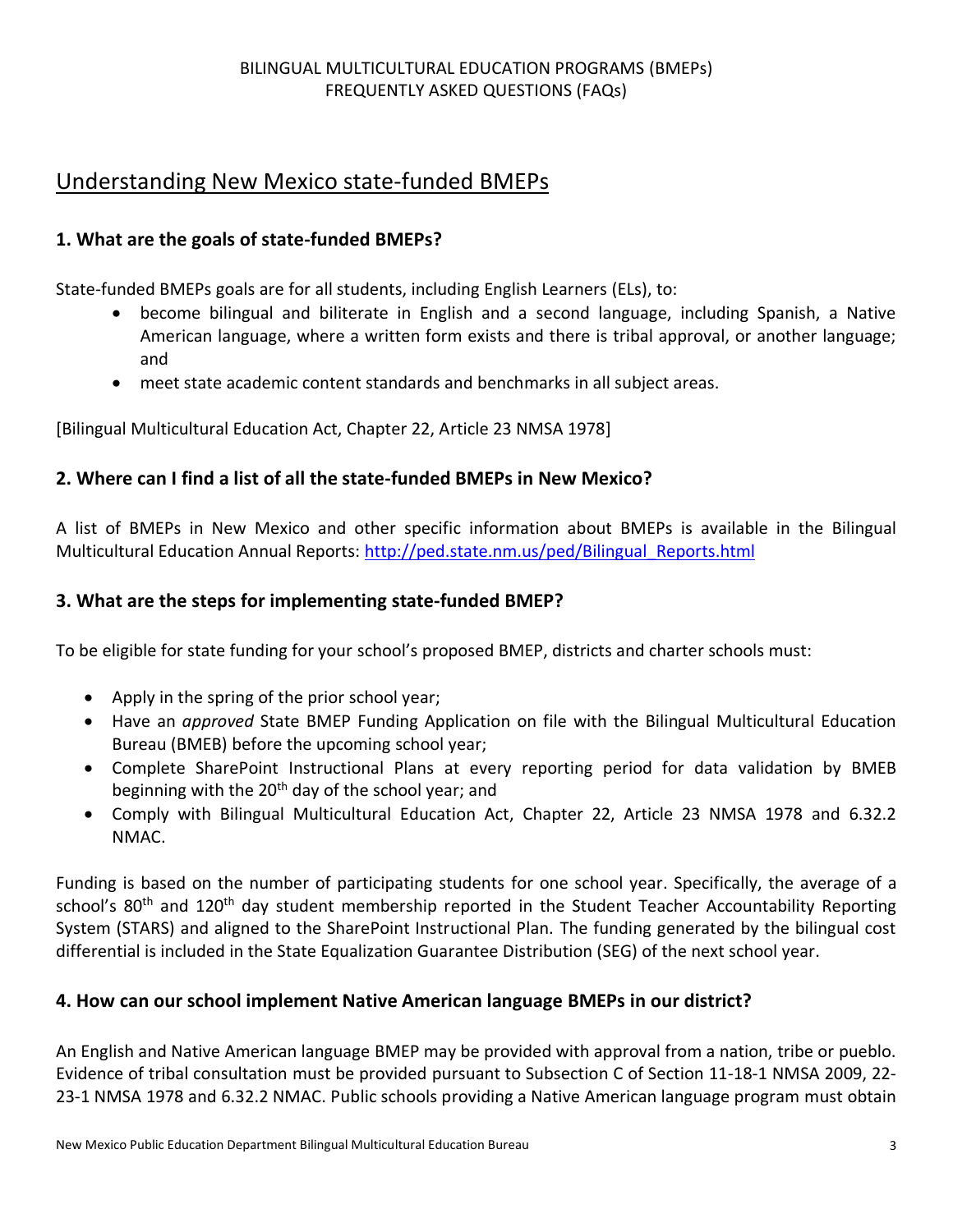approval from tribal councils or from other appropriate tribal entities with authority to make educational decisions on behalf of Native American children.

A Memorandum of Understanding (MOU) may be used as evidence of tribal consultation. A MOU is a document that expresses mutual accord on an issue between two or more parties. The sovereignty of Nations, tribes and pueblos must be recognized and respected and is the basis for government-to-government relations.

A MOU is generally recognized as binding, even if no legal claim could be based on the rights and obligations laid down in them. To be legally operative, a MOU must:

- identify the contracting parties;
- spell out the subject matter of the agreement and its objectives;
- summarize the essential terms of the agreement; and
- must be signed by the contracting parties.

A MOU template may be accessed at: [http://www.ped.state.nm.us/ped/IED\\_reports.html](http://www.ped.state.nm.us/ped/IED_reports.html)

### <span id="page-3-0"></span>**5. What grade levels must a school serve in a BMEP to be eligible for funding?**

According to program eligibility requirements, per 6.32.2.10 NMAC, to be eligible for financial support a BMEP must fund programs for culturally and linguistically different students in the state in grades kindergarten through three (K-3) for which there is an identifiable need to improve the language capabilities of both English and the home language of these students before funding programs at higher grade levels.

For example, state BMEP funding applications that are submitted for grades 4-12 will not be approved if the district or school does not serve K-3 in a state-funded BMEP.

### <span id="page-3-1"></span>**6. Do state-funded BMEPs require a parent advisory committee (PAC)?**

Yes. A PAC provides advocacy, guidance, and support for child-centered policies and practices affecting family, school, business, and community engagement to local and state decision-makers. According to 6.32.2.10 NMAC, program eligibility, to be eligible for financial support a BMEP **must** establish a PAC, representative of the language and culture of the students, to assist and advise in the development, implementation, and evaluation of the program. The PAC must be program-specific and therefore locally-based at the school. A districtwide PAC does not meet regulatory requirements.

## <span id="page-3-2"></span>BMEP Models

### <span id="page-3-3"></span>**7. What are the five state-approved BMEP models?**

The five program models are dual language, maintenance, enrichment, heritage and transitional.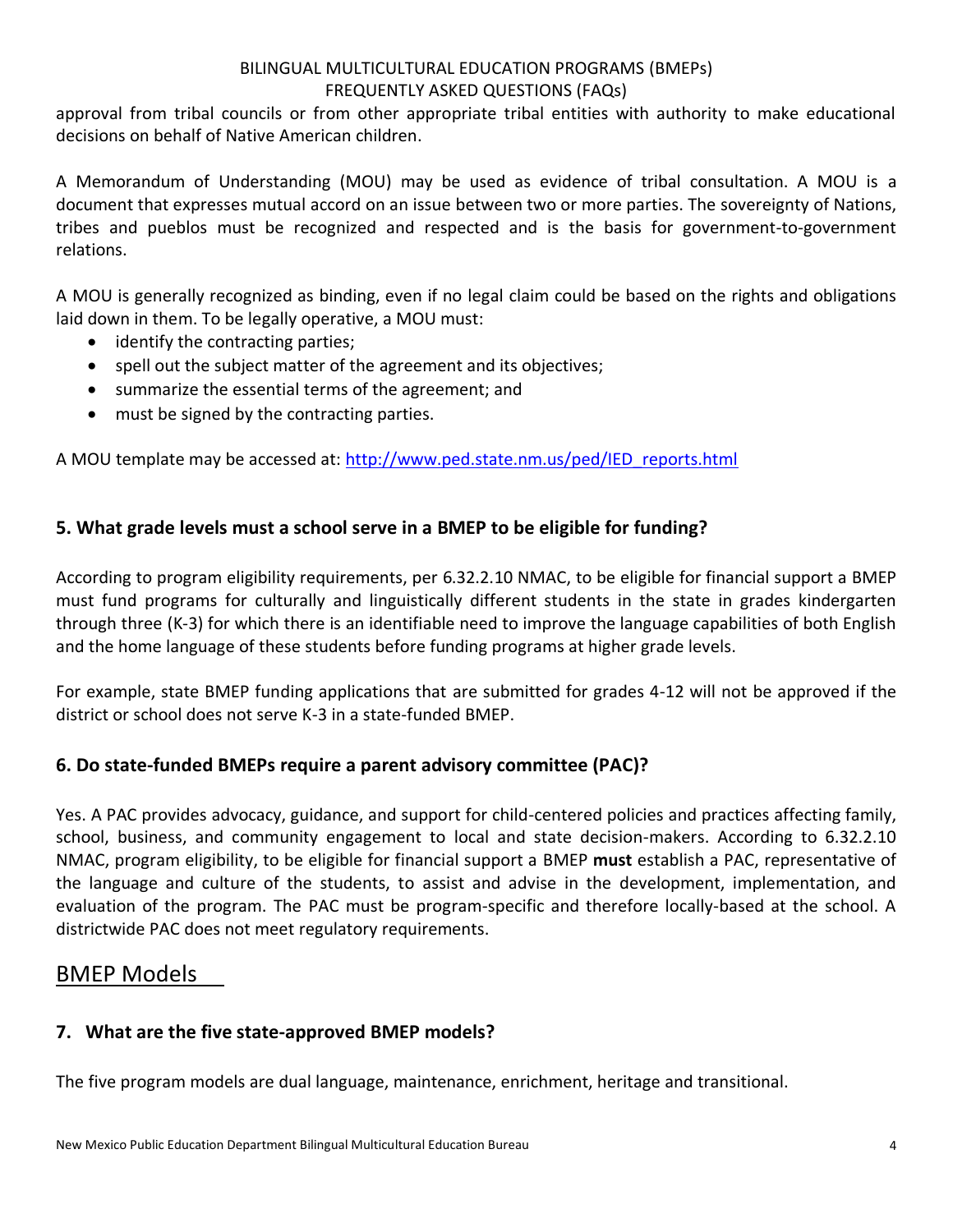The Guidelines for Implementing BMEPs are found in state regulation at 6.32.2 NMAC. The guidelines and definitions are:

A. Dual language immersion: designed to develop

- (a) high academic achievement in two languages;
- (b) additive bilingual and biliterate proficiency; and
- (c) cross-cultural skills development.

B. Enrichment: designed to further develop the home language of fully English proficient students and to teach the cultures of the state;

C. Heritage language: designed to support and revitalize a student's native language and culture through oral and/or written language instruction; Native American language programs require approval from tribal councils or from other appropriate tribal entities with authority to make educational decisions on behalf of Native American children;

D. Maintenance: designed to develop and maintain proficiency and literacy in the primary or home language while developing a student's literacy and oral skills in English;

E. Transitional: designed to transfer students from home language instruction with gradual transition to an all-English curriculum.

### <span id="page-4-0"></span>**8. How do I know which BMEP model is the best fit for a student?**

BMEP model(s) must align with students' academic and language learning needs. Student performance on the home or heritage language proficiency assessment provides useful information about a student's language strengths and areas of need. For English Learners (ELs), the analysis of English language proficiency assessment data (i.e. W-APT, ACCESS for ELLs©, ACCESS for ELLs 2.0) and academic assessment (e.g. PARCC, Istation, short-cycle, etc.), should be considered.

Additionally, in the selection of BMEP model(s) districts and schools must consider local community needs and concerns. Decisions about BMEPs are to be reached locally with community/stakeholder input. It is important to remember that all BMEP models can be successful in delivering on the promise of bilingualism and biliteracy to the extent that BMEPs are intentionally designed for the students they serve and are wellimplemented.

# <span id="page-4-1"></span>State BMEP Funds

### <span id="page-4-2"></span>**9. How are BMEP funds generated?**

BMEP funds are based on the bilingual education cost differential in the funding formula generated by each district. The bilingual education units are largely determined by the full-time equivalent (FTE) factor, which is driven by the reported student membership across program intensity (number of hours).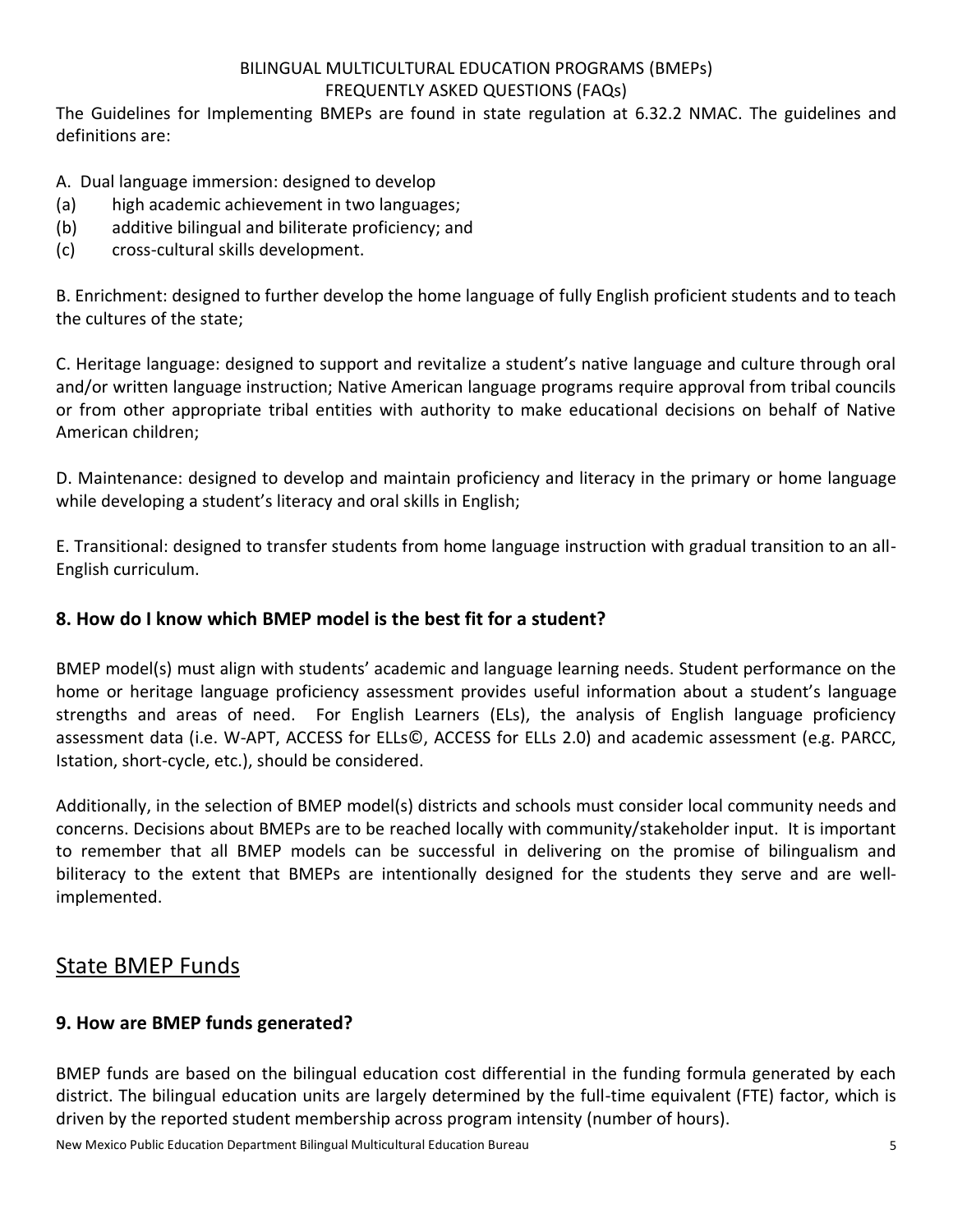The student membership counts reported into the Student-Teacher Accountability Reporting System (STARS) at the 80<sup>th</sup> and 120<sup>th</sup> day from the previous year are averaged. The average of the FTE is multiplied by the bilingual education program factor (which is 0.5) and the unit value, which may change annually. In 2015- 2016, the final unit value was \$4,037.75. The approximate amount of funding for a BMEP student is:

| <b>BMEP Hours</b> | <b>Cost Differential</b> |
|-------------------|--------------------------|
| 1 hour            | ~5341                    |
| 2 hours           | ~5667                    |
| 3 hours           | $\sim$ \$1,001           |

Note: The funding amount generated depends on program intensity (number of hours) and not on the BMEP model or home or heritage language of instruction.

### <span id="page-5-0"></span>**10. How many instructional hours are required for state-funded BMEPs?**

The required instructional hours for BMEPs are dependent on both the BMEP model and students' language classification. All students may participate in a state-funded BMEP including students classified as initial fluent English proficient (IFEPs), English Learners (ELs) and reclassified fluent English proficient (RFEPs). See the complete BMEP models chart:

[http://ped.state.nm.us/ped/BilingualDocs/BMEP/BMEP\\_Models\\_Instructional\\_Hours.pdf](http://ped.state.nm.us/ped/BilingualDocs/BMEP/BMEP_Models_Instructional_Hours.pdf)

# <span id="page-5-1"></span>**11. Can a district count the 2nd hour of BMEP instruction/content area for funding for a student whose home or heritage language is not taught in a bilingual program?**

No, ELs participating in BMEPs must be provided at least one hour of language arts instruction in the home or heritage language and one hour of English as a second language (ESL)/English language development (ELD). An EL that only receives ESL/ELD instruction (either as course code 1062 or course code 1063, English language arts (ELA)-ELD) may not be counted for BMEP funding since the EL student does not also receive the first prerequisite hour of instruction in the home or heritage language (which would make it a BMEP).

ELs that are served in a state-funded BMEP must receive a minimum of 2 hours of instruction to include:

- $\bullet$  1<sup>st</sup> hour of instruction language arts in the home or heritage language
- 2<sup>nd</sup> hour of instruction ESL/ELD or ELA-ELD; ELA-ELD instruction is only allowable at the middle and high school level.

# <span id="page-5-2"></span>**12. Can the salaries of administrators or assistant principals be paid from the funding generated by the bilingual education cost differential?**

Yes, state **BMEP** funding is non-categorical and is provided through the State Equalization Guarantee (SEG). However, the purpose of the bilingual cost differential is to meet statutory goals of bilingualism/biliteracy and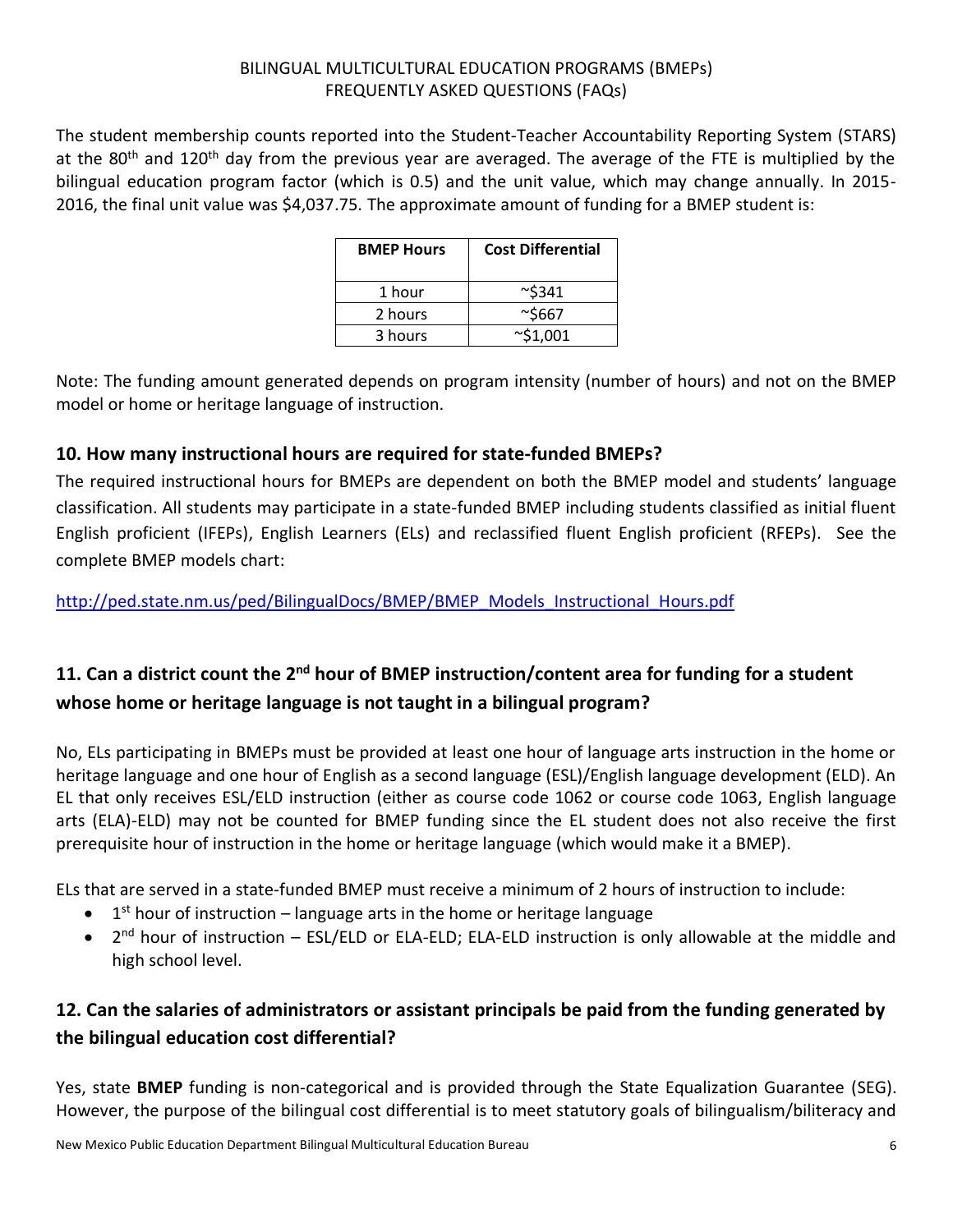academic proficiency. Regulation, [6.32.2 NMAC,](http://ped.state.nm.us/ped/BilingualDocs/NMAC6.32.2BilingualRegulation.pdf) outlines the requirements for professional development, parent advisory committees, and ensuring program effectiveness.

## <span id="page-6-0"></span>State-funded BMEP Teacher Licensure Requirements

# <span id="page-6-1"></span>**13. What are the licensure and endorsement requirements for teachers instructing students that participate in state-funded BMEPs?**

Teachers that serve in state-funded BMEPs must meet the licensure requirements in 6.61.1-6.61.12 NMAC, and Native American language instructors must hold a Native American Language and Culture (NALC) certification. Additionally, teachers must hold the appropriate endorsement(s) for the instructional hour and content area that they teach in the BMEP. The most commonly required endorsements (either alone or in combination) are listed below.

| <b>Endorsements Required to Teach in State-funded BMEPs</b>  |
|--------------------------------------------------------------|
| Bilingual - 67                                               |
| History, Geography, Economics, Civics and Government - 10    |
| Language Arts - 20                                           |
| Mathematics $-51$                                            |
| Modern, Classical and Native Languages (MCNL) - 60           |
| Performing Arts - 90                                         |
| Science - 32                                                 |
| Teaching English to Speakers of Other Languages (TESOL) - 27 |
| Visual Arts - 01                                             |

For a complete list of requirements to teach in a state-funded BMEP: [http://ped.state.nm.us/ped/BilingualDocs/education/BMEP\\_Licensure\\_Requirements.pdf](http://ped.state.nm.us/ped/BilingualDocs/education/BMEP_Licensure_Requirements.pdf)

In certain cases, a district may apply for a waiver to request a teacher be permitted to temporarily teach outside his/her credentialed grade level or subject area. In addition, TESOL flexibility waiver for eligible teachers based on their NMTEACH Educator Effectiveness ratings may also be possible. For more information, please contact the Bilingual Multicultural Education Bureau (BMEB).

## <span id="page-6-2"></span>**14. I am a bilingual and/or Teachers of English to Speakers of Other Languages (TESOL)-endorsed teacher serving in a BMEP. Should I receive a stipend and how much should it be?**

The Public Education Department and the Bilingual Multicultural Education Bureau (BMEB) do not provide guidelines on teacher stipends. Stipends are within the purview of the local school district.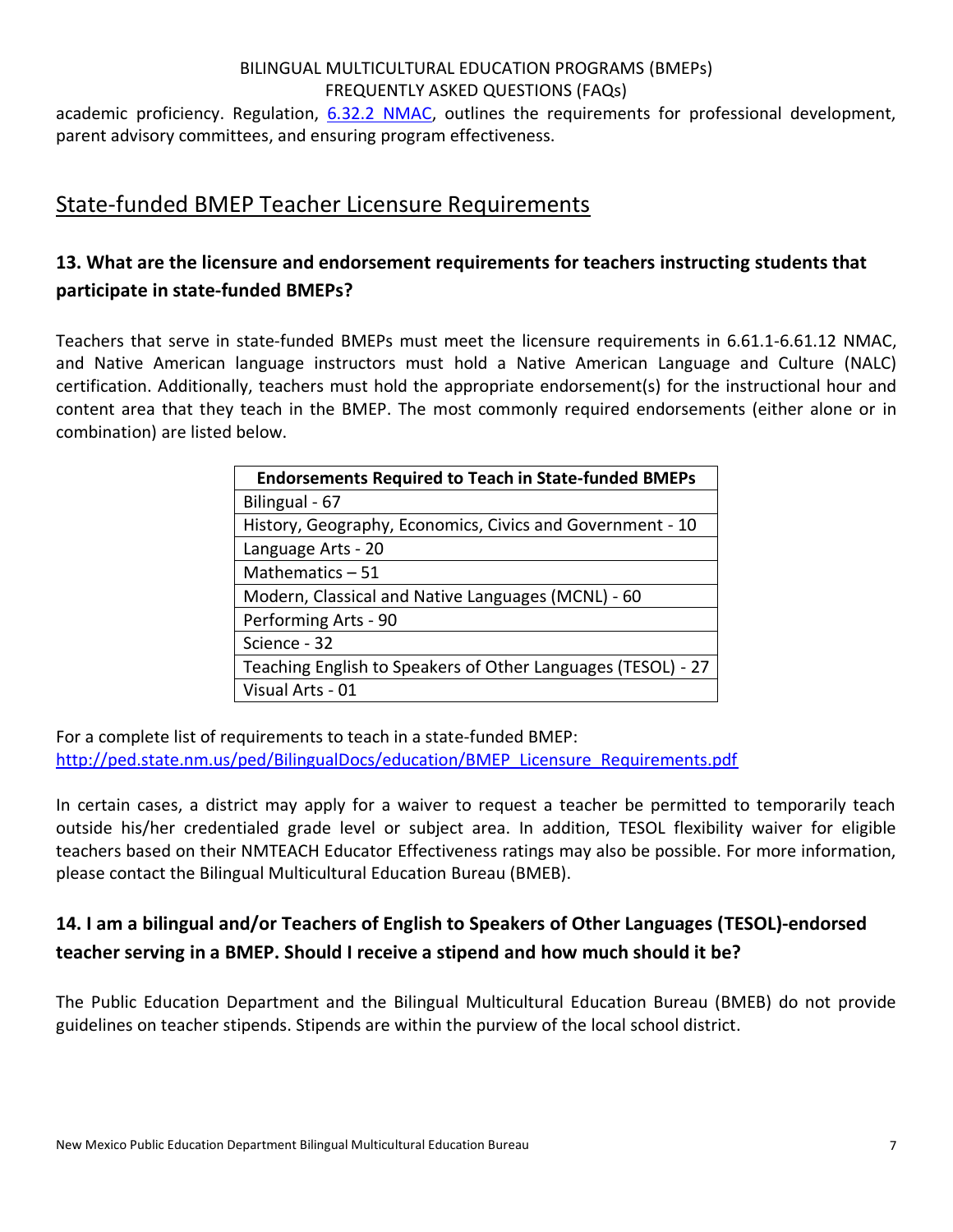## <span id="page-7-0"></span>**15. May teachers co-teach during a BMEP instructional hour if the district does not employ a teacher that holds the required endorsements to teach a BMEP instructional hour?**

BMEP teachers of record must hold the required endorsements for the instructional hour. Co-teaching is defined as shared responsibility for jointly teaching within the same classroom. ABMEP instructional hour with co-teaching is not eligible for state BMEP funding.

However, BMEP teachers may team teach. Team teaching is a collaborative situation in which two or more teachers share responsibility for the content area instruction of a group of students. That is, one BMEP teacher may teach one instructional hour or content area and another BMEP teacher may teach another instructional hour or content area.

For example, a teacher that holds the required Native American Language and Culture (NACL) certification may teach the 1<sup>st</sup> hour of BMEP instruction/content area (language arts in the home or heritage language) and another teacher that holds the required Teaching English to Speakers of Other Languages (TESOL) endorsement may teach the 2<sup>nd</sup> hour of BMEP instruction/content area English as a second language/English language development (ESL/ELD).

In the case of a dual language program, one teacher may teach the home or heritage language instructional hours/content areas and another teacher may teach the English language instructional hours/content areas.

## <span id="page-7-1"></span>**16. How can someone obtain a Native American Language and Culture (NALC) certificate to teach in a state-funded BMEP?**

The requirements for obtaining a NALC certificate are outline in 6.63.14 NMAC. Licenses, endorsements, and certificates are issued by the New Mexico Public Education Department Professional Licensure Bureau (PLB). For more information, please visit the PLB website:<http://ped.state.nm.us/Licensure/index.html>

The NALC (520) certificate allows an instructor to teach a language with approval from a nation, tribe or pueblo. *It is important to consider that a NALC certificate is not a teaching license or endorsement.* Within a state-funded BMEP, a NALC certified instructor may only provide instruction in the 1<sup>st</sup> hour of instruction in language arts in the home or heritage language.

A licensed teacher may hold a NALC certificate. Elementary teachers that hold a NALC certificate may provide instruction in various content areas in the home or heritage language. Middle and high school teachers that hold a NALC certificate may provide instruction in language arts in the home or heritage language and in other content areas if they hold the corresponding content area endorsement. See the complete list of requirements to teach in a state-funded BMEP:

[http://ped.state.nm.us/ped/BilingualDocs/education/BMEP\\_Licensure\\_Requirements.pdf.](http://ped.state.nm.us/ped/BilingualDocs/education/BMEP_Licensure_Requirements.pdf)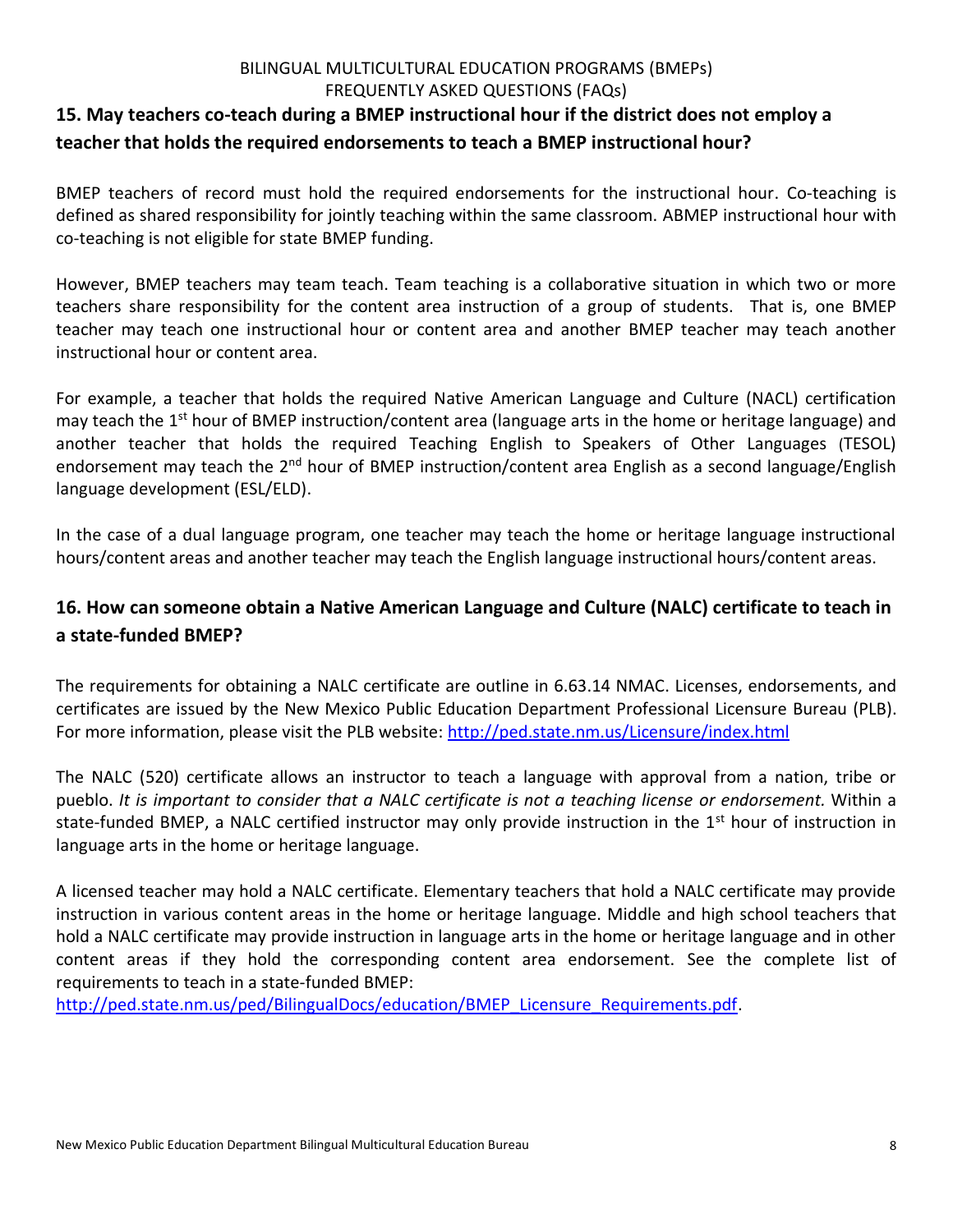## <span id="page-8-0"></span>**17. What license and endorsements must middle and high school teachers hold to teach a content area in Spanish to teach in a BMEP?**

Teachers who are the teacher of record for a content area (Math, Social Studies, Science or Fine Arts) in a state-funded must hold:

- Secondary teaching license (K-8, 5-9 or 7-12, specialty K-12 as applicable to the grade level they will teach) and
- Bilingual endorsement or Native American Language and Culture certificate (as applicable to the language they will teach) and
- Content area endorsement (as applicable to the content area they will teach)

See the complete list of requirements to teach in a state-funded BMEP: [http://ped.state.nm.us/ped/BilingualDocs/education/BMEP\\_Licensure\\_Requirements.pdf.](http://ped.state.nm.us/ped/BilingualDocs/education/BMEP_Licensure_Requirements.pdf)

# <span id="page-8-1"></span>State BMEP Data Reporting

# <span id="page-8-2"></span>**18. What are the eligible Student-Teacher Accountability Reporting System (STARS) course codes for the home or heritage language of a BMEP?**

Only course codes 1271, 1272, 1273, 1274, elementary course codes 0000-0006 and elementary setting subject area course codes 1717, 2020, 2738, fine arts, and performing arts are eligible for BMEP funding.

At the secondary level, mathematics, social sciences and history, life and physical sciences, fine arts and performing arts subject area course codes may be eligible for BMEP funding. However, the courses must be taught entirely in the home or heritage language. Please contact the Bilingual Multicultural Education Bureau (BMEB) for guidance on secondary content area course codes for the third hour of BME programming.

For more information, please consult the 2016-2017 STARS manuals[: http://ped.state.nm.us/ped/STARS.html](http://ped.state.nm.us/ped/STARS.html)

## <span id="page-8-3"></span>**19. What is an Instructional Plan (IP)?**

A school's **BMEP** membership data must be reported in the Student-Teacher Accountability Reporting System (STARS) and on the school's IP. Districts must submit to the Bilingual Multicultural Education Bureau (BMEB) each school's detailed IP via SharePoint during 20-, 40-, 80- and 120-day data reporting periods. These plans should include the following:

| DATA TYPE          | SPECIFIC DATA REQUIRED OF SCHOOLS WITH ABMEP                                                |
|--------------------|---------------------------------------------------------------------------------------------|
| School data        | District name<br>School's full/official name<br>Principal's: full name, email, phone number |
| <b>BMEP</b> course | Course codes                                                                                |

New Mexico Public Education Department Bilingual Multicultural Education Bureau 9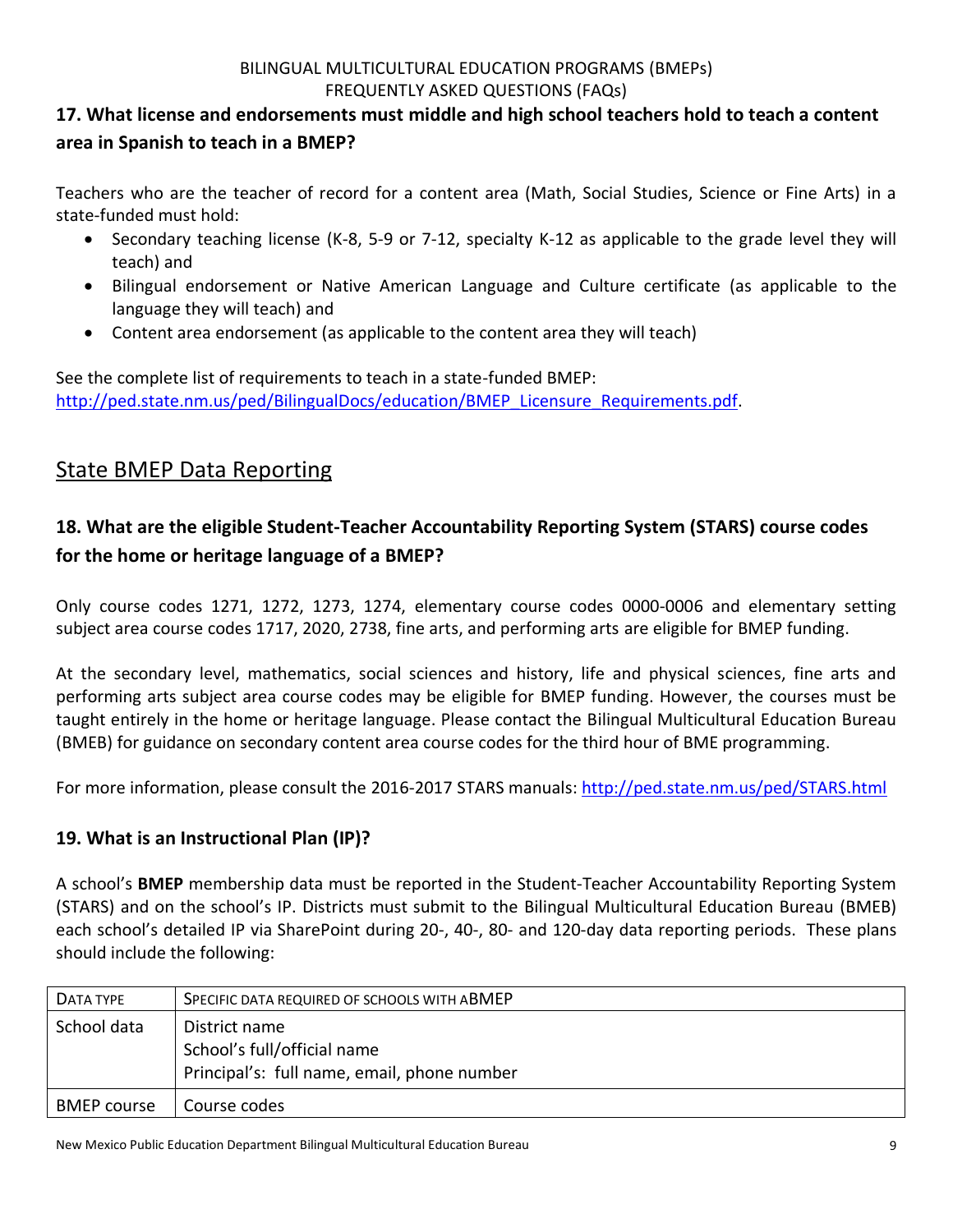| data           | Language of instruction                                                         |  |  |
|----------------|---------------------------------------------------------------------------------|--|--|
|                | Content area                                                                    |  |  |
|                | Grades served                                                                   |  |  |
| Membership     | Number of participating students                                                |  |  |
| by grade level | Number of classes offered                                                       |  |  |
| Participating  | Full names                                                                      |  |  |
| Teacher data   | License numbers                                                                 |  |  |
|                | License types,                                                                  |  |  |
|                | BMEP endorsements and/or certificate requirements                               |  |  |
|                | NO pending licensure and/or endorsement applicants may be reported<br>$\bullet$ |  |  |
| Educational    | Participating educational assistants' full names and license numbers            |  |  |
| assistant data |                                                                                 |  |  |

# <span id="page-9-0"></span>**20. Where can I access the SharePoint Instructional Plan (IP) that is due on the 20th day as required in 6.32.2.11 NMAC?**

You must have access to the Student-Teacher Accountability Reporting System (STARS) before you can request access to the SharePoint site. Please work with your district's STARS coordinator to gain login credentials.

The SharePoint IP may be accessed at: <https://eui.ped.state.nm.us/sites/bmeb/default.aspx>

# <span id="page-9-1"></span>**21. When should we report an 8 in the 5 th digit of a course code in the Student-Teacher Accountability Reporting System (STARS)?**

Reporting an 8 in the 5th digit indicates that the course requires a bilingual endorsemen**t** because it is part of a state-funded **BMEP**. It is important to note that reporting an 8 in the 5th digit of a course code does not flag a course as a state-funded BMEP.

The STARS uses the program code "BEP" to designate a course as a state-funded BMEP course. If a teacher or student is participating in a BMEP please specify:

- The BEP for the student in Programs Fact (Program Code=BEP and indicate the model); and
- The BEP at the classroom/teacher level in Course Instructor (Course Special Program Code=BEP).

For more information please see the STARS manual, volumes I and II[: http://ped.state.nm.us/ped/STARS.html](http://ped.state.nm.us/ped/STARS.html)

#### <span id="page-9-2"></span>**22. Should students participating in a BMEP be assessed in the home or heritage language?**

Yes, all students participating in state-funded BMEPs must be assessed annually until proficiency is reached. According to regulation, 6.32.2 NMAC, "trained personnel shall administer state-approved language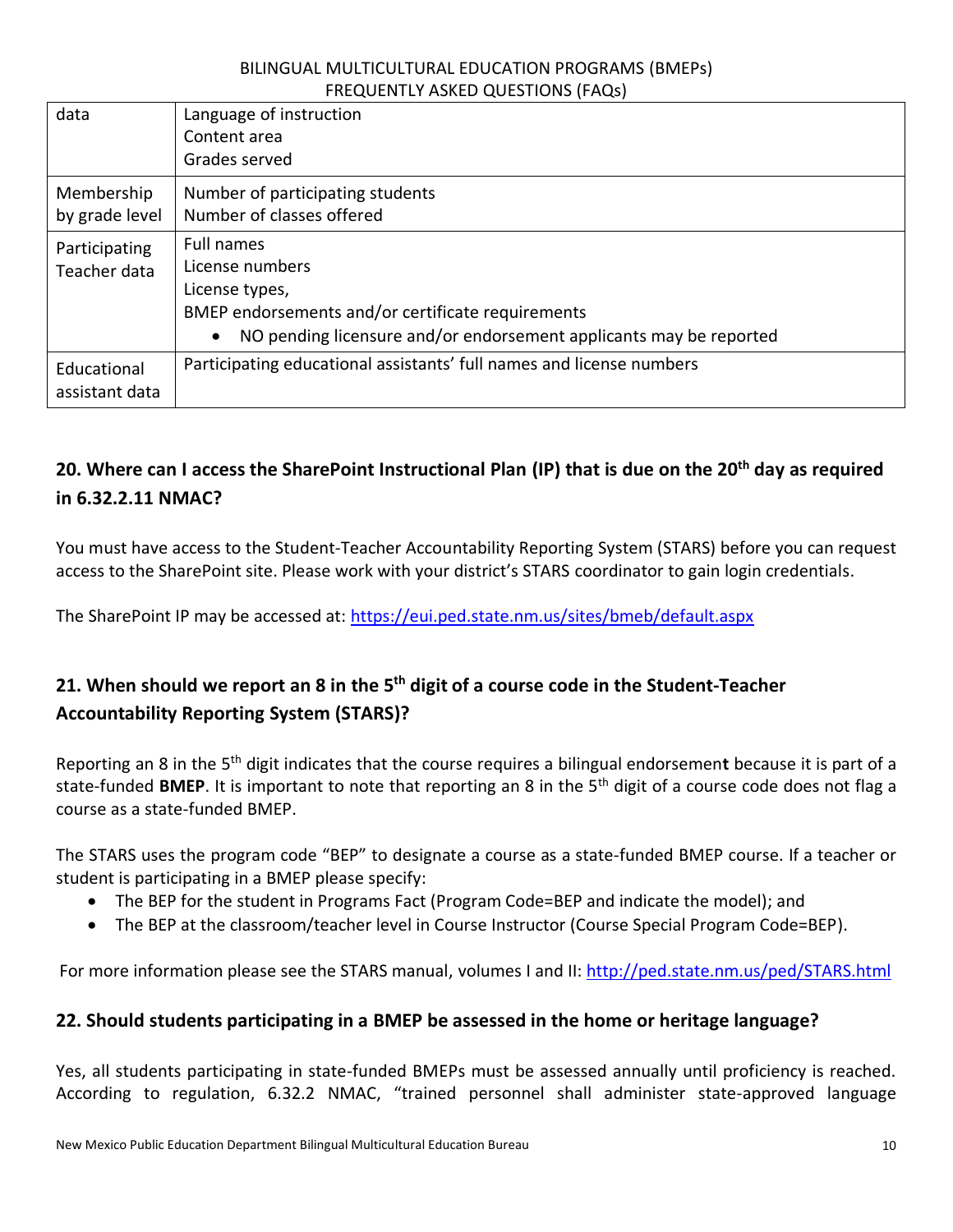proficiency assessments in English and the home language annually until proficiency in each language is achieved."

All students, not just English Learners (ELs), participating in state-funded BMEPs must be annually assessed in the home or heritage language. To remain complaint with 6.32.2 NMAC and continue to receive state BMEP funding, assessing the home language proficiency of students participating in a state-funded BMEP is required.

### <span id="page-10-0"></span>**23. What are the state-approved home or heritage language proficiency assessments?**

All state-funded **BMEPs** must assess students' home or heritage language proficiency. Public schools providing a Native American language program must work with nations, tribes or pueblos to develop and administer a locally designed assessment.

The following are state-approved assessments for testing students for Spanish language proficiency:

| Assessment                                     | <b>Delivery Format</b>                     |
|------------------------------------------------|--------------------------------------------|
| Avant STAMP 4se - Spanish                      | Online                                     |
| Avant STAMP 4s - Spanish                       | Online                                     |
| IDEA© language Proficiency Test (IPT) Spanish  | Paper and pencil                           |
|                                                | Web-based scoring and reporting available  |
| Language Assessment Scales (LAS) Links Español | Paper and pencil                           |
|                                                | Web-based scoring and reporting available  |
| Woodcock Muñoz Language Survey - Spanish       | Paper and pencil                           |
|                                                | Web- based scoring and reporting available |

# <span id="page-10-1"></span>**24. Why does the Bilingual Multicultural Education Bureau (BMEB) conduct on-site focusedmonitoring and technical-assistance reviews?**

State law, 22-23-4 NMSA 1978, and regulation, 6.32.2.10 NMAC, require the BMEB to issue rules for the development and implementation of BMEPs, administer and enforce the provisions of the Bilingual Multicultural Education Act [22-23-1 NMSA 1978], and assist school boards in developing and evaluating BMEPs.

The purpose of an on-site monitoring visit is to review data reported to the BMEB, interview district staff and parents, visit the classrooms of teachers teaching in a BMEP, and to provide technical assistance. The goal of this targeted visit is to review key areas and observe the program of instruction in action, as described in the state BMEP funding application and district annual progress report.

There are resources available on the BMEB website that may be used to prepare for an onsite review: [http://ped.state.nm.us/ped/Bilingual\\_BMEP.html](http://ped.state.nm.us/ped/Bilingual_BMEP.html)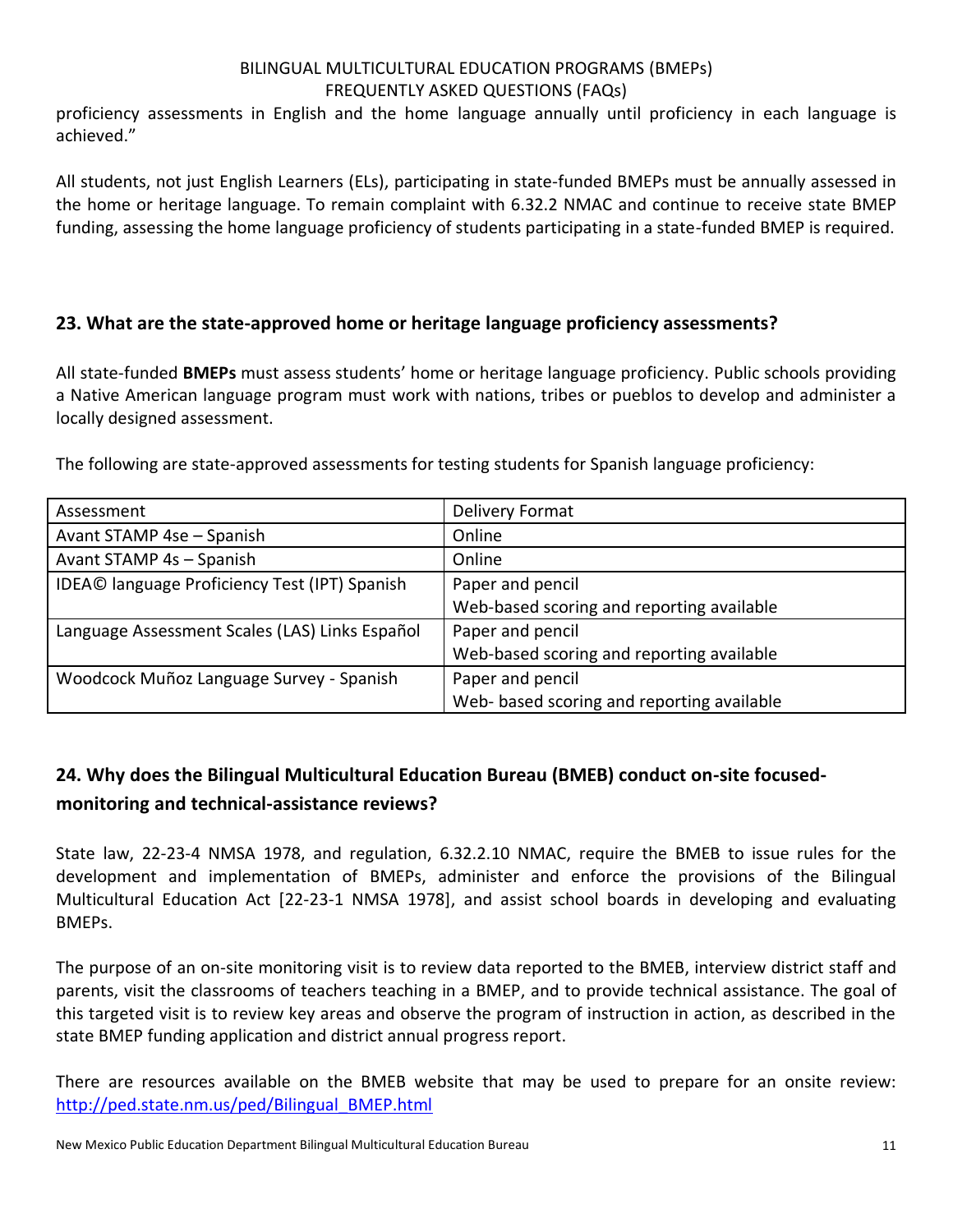# <span id="page-11-0"></span>Serving English Learners (ELs) in a state-funded BMEP

### <span id="page-11-1"></span>**25. Are state-funded BMEPs an allowable program for serving English Learners (ELs)?**

Yes. Districts and schools may choose state-funded BMEPs to meet the federal obligation to serve ELs. Basic programs or services for ELs may be delivered through a BMEP that is aligned with the Bilingual Multicultural Education Act and 6.32.2 NMAC. When BMEPs are research-based programs grounded in sound education theory that support the development of English language proficiency, students are set up to achieve and be successful.

In addition to receiving instruction in the home or heritage language within a BMEP, ELs must also be provided instruction in a dedicated block of time that is designed to ensure that they:

1) develop academic English, so that English language proficiency is achieved within a reasonable length of time; and

2) meet the state's academic standards in all areas.

State-funded BMEPs must ensure the English language proficiency of ELs and provide instruction in English language development (ELD). The instruction provided in ELD/English as a Second Language (ESL) must be distinct from English language arts (ELA). However, depending on the language proficiency of an EL, ELD instruction may be integrated with English language arts.

Another way to think about how BMEPs serve ELs is to consider the theory of action for state-funded BMEPs as outlined below.

| <b>BMEP</b><br>Hour  | <b>Content Area</b>                                          | <b>Theory of Action (Purpose)</b>                                                                         |
|----------------------|--------------------------------------------------------------|-----------------------------------------------------------------------------------------------------------|
| $1st$ hour           | Language arts in the<br>home/heritage language               | Building home/heritage language and transferable<br>skills to English language arts, ELA (literacy in L1) |
| 2 <sup>nd</sup> hour | <b>ESL/ELD or ELA-ELD</b>                                    | Attending specifically to English language<br>development for ELs (building L2)                           |
| 3 <sup>rd</sup> hour | Content area in the<br>home/heritage language.               | Accessing additional content knowledge that is not<br>$ELA$ (in $L1$ )                                    |
|                      | $L1 =$ first/primary home language<br>$L2 =$ second language |                                                                                                           |

# <span id="page-11-2"></span>**26. What is the difference between fluent English proficient (IFEP) and a reclassified fluent English proficient (RFEP)?**

An IFEP student (formerly known as *never ELL*) is a student whose: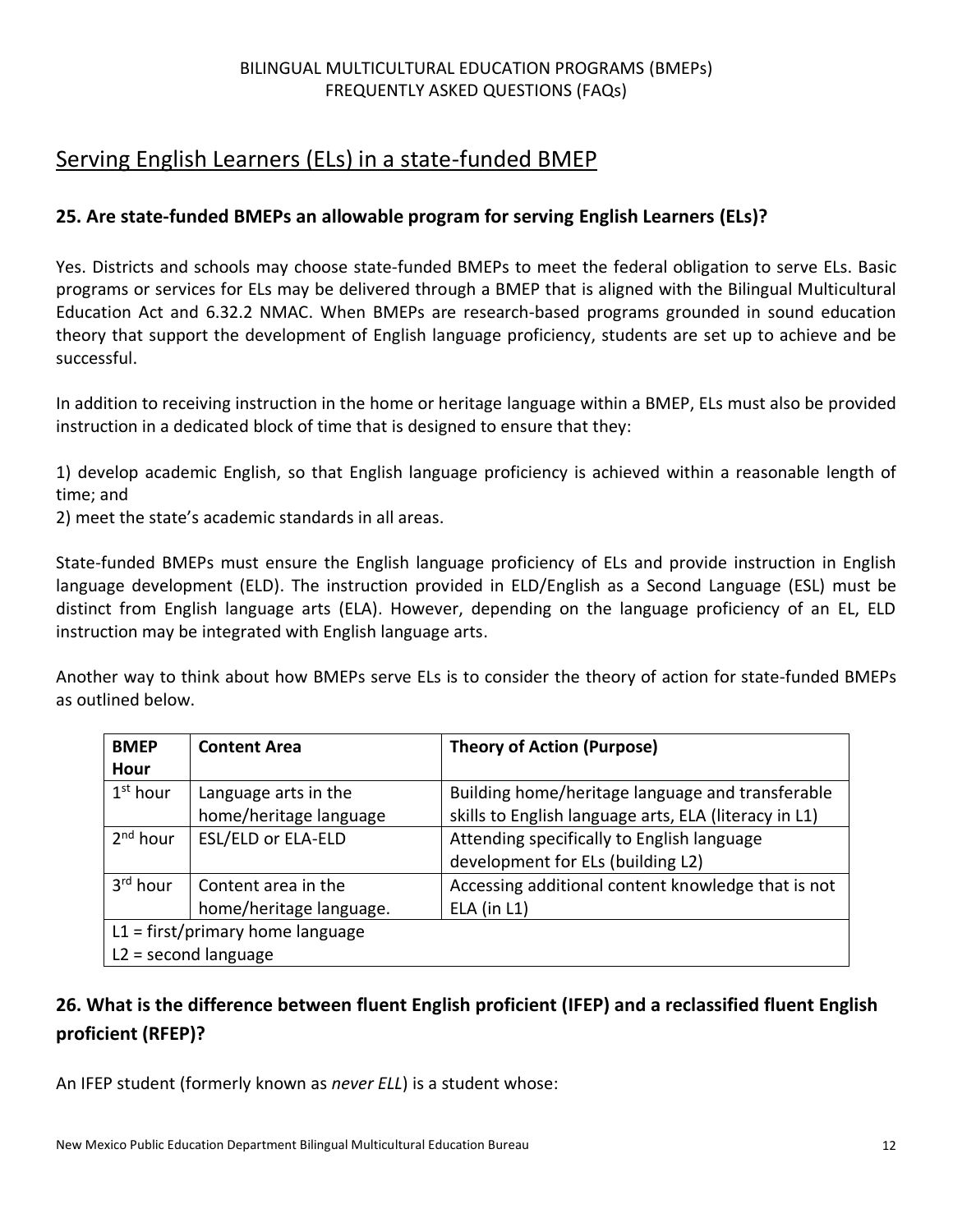- language usage survey (LUS) indicated that there is no influence of languages other than English in the student's home (Native English speaker); or
- language usage survey (LUS) indicated that there is influence of languages other than English in the student's home AND who scored proficient on the English language proficiency screener (W-APT).

A reclassified fluent English proficient (RFEP) student (formerly known as *exited ELL*) is a student who has reached proficiency (composite score of 5.0) on the annual English language proficiency assessment (ACCESS for ELLs 2.0) and is no longer classified as an English learner (EL).

For additional information on students' language classification, consult the Serving ELs Technical Assistance Manual:

[http://ped.state.nm.us/ped/BilingualDocs/ServingELs/BMEB\\_Serving%20ELs\\_TA\\_Manual\\_2016\\_Rev\\_2.8.17.p](http://ped.state.nm.us/ped/BilingualDocs/ServingELs/BMEB_Serving%20ELs_TA_Manual_2016_Rev_2.8.17.pdf) [df](http://ped.state.nm.us/ped/BilingualDocs/ServingELs/BMEB_Serving%20ELs_TA_Manual_2016_Rev_2.8.17.pdf)

For additional information on proficiency scores, consult page 9 of the Serving ELs Technical Assistance Manual:

[http://ped.state.nm.us/ped/BilingualDocs/ServingELs/BMEB\\_Serving%20ELs\\_TA\\_Manual\\_2016\\_Rev\\_2.8.17.p](http://ped.state.nm.us/ped/BilingualDocs/ServingELs/BMEB_Serving%20ELs_TA_Manual_2016_Rev_2.8.17.pdf) [df](http://ped.state.nm.us/ped/BilingualDocs/ServingELs/BMEB_Serving%20ELs_TA_Manual_2016_Rev_2.8.17.pdf)

For additional information on identification of English Learners, consult the LUS Handbook: [http://ped.state.nm.us/ped/BilingualDocs/ServingELs/NMLUS\\_Guidance\\_Handbook\\_12.23.16.pdf](http://ped.state.nm.us/ped/BilingualDocs/ServingELs/NMLUS_Guidance_Handbook_12.23.16.pdf)

# <span id="page-12-0"></span>**27. What are the eligible course codes for the required English as a second language (ESL) and English language Development (ELD) instruction of a BMEP?**

At the elementary level, the only eligible course code is 1062 ESL/ELD and the instruction provided must be distinct from English language arts (ELA) and address the developmental, linguistic, and academic needs of English Learners (ELs).

At the secondary level, the two eligible course codes are 1062 ESL/ELD and 1063 ELA-ELD. An EL's English language proficiency level must be considered when determining if an EL should be provided instruction in course code 1062 or 1063. The instruction provided in 1062 ESL/ELD must be distinct from ELA and address the ELD of ELs. Course code 1063 ELA-ELD includes ELD instruction integrated with ELA that addresses the developmental, linguistic, and academic needs of ELs. The 2016-2017 STARS reference manual course descriptions are below.

| <b>STARS</b> | <b>STARS</b>                                                                                              |
|--------------|-----------------------------------------------------------------------------------------------------------|
| Course       | <b>Course Code Description</b>                                                                            |
| Code         |                                                                                                           |
| 1062         | English as a Second Language (ESL) / English Language Development (ELD) - Grades K - 12 - This            |
|              | course satisfies ESEA, Title III English Language Acquisition and Office of Civil Rights requirements for |
|              | English Language Learner students. This course is designed for the rapid mastery of the English           |
|              | language, focusing on reading, writing, speaking, and listening skills. ESL/ELD courses usually begin     |